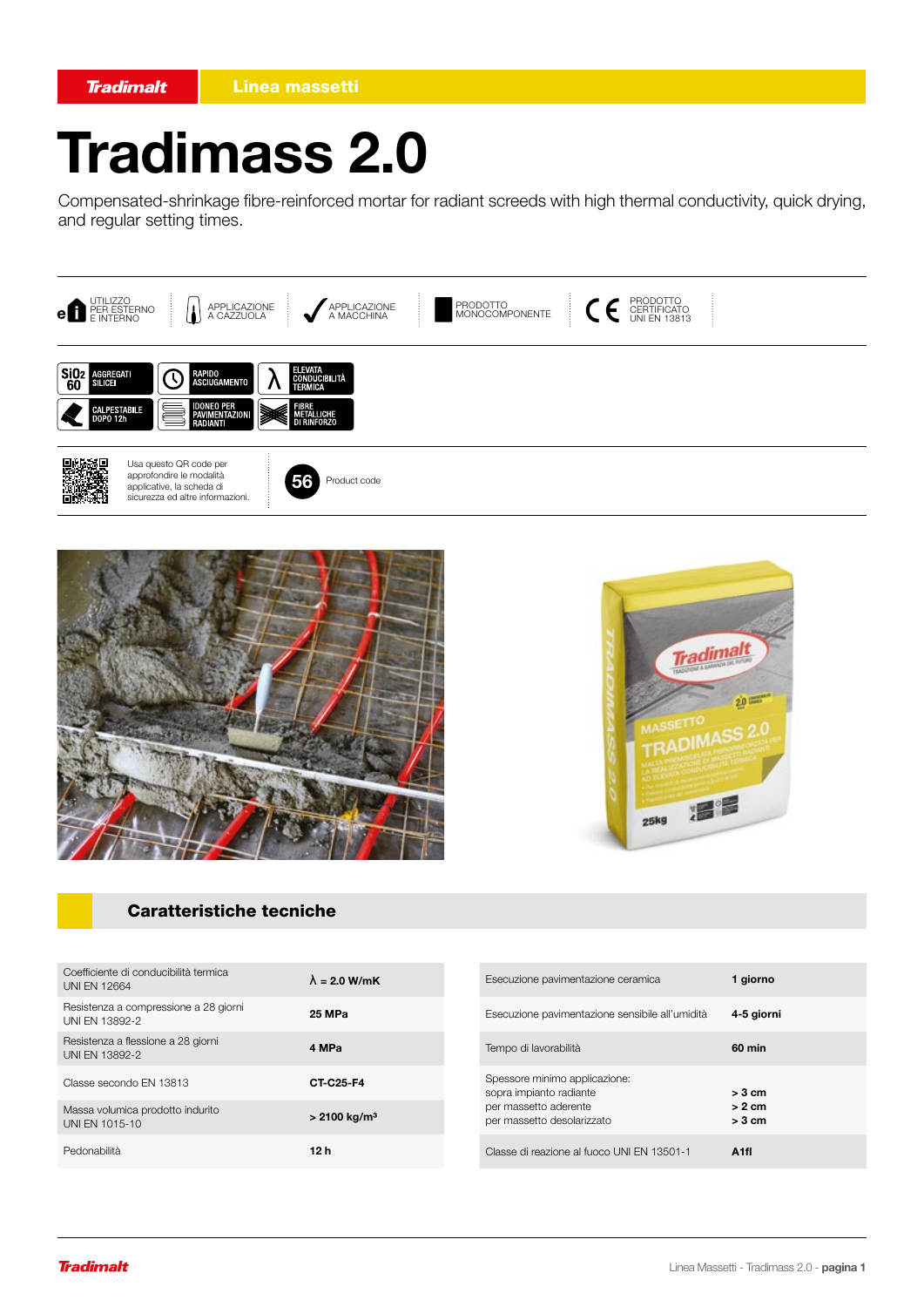#### **Description**

Tradimass 2.0 is a compensated-shrinkage fibre-reinforced mortar for radiant screeds with high thermal conductivity, quick drying, and regular setting times, based on hydraulic binding agents, specific fluidifying additives, inoxidizable metallic fibres, and aggregates of selected granulometry.

Caratteristiche fisiche

| Confezione                        | 25 kg         | Peso specifico malta fresca<br>UNI EN 1015-6 | 2000 kg/m <sup>3</sup>                                            |
|-----------------------------------|---------------|----------------------------------------------|-------------------------------------------------------------------|
| Consistenza                       | polvere       | Consumo teorico (per cm di spessore)         | 18-20 kg/m <sup>2</sup> in funzione<br>del grado di compattazione |
| Acqua di impasto                  | $7 - 8 \%$    | Temperatura d'impiego                        | $+5^{\circ}$ C/+35 $^{\circ}$ C                                   |
| Dimensione massima dell'aggregato | $\leq$ 2.5 mm | Conservazione                                | 12 mesi in confezioni integre al<br>riparo dall'umidità           |

#### Application fields

Tradimass 2.0 is ideal to build:

- conductive screeds on underfloor heating and cooling systems
- backgrounds suitable for the laying of moisture-sensitive (wood) floorings after only 4 days

#### Support preparation

• On radiant system

Before laying the screed, please make sure that the system has been installed correctly, checking that the panels adhere to the background and lie next to each other, and test the system circuits with pressurised water in accordance with UNI EN 1264-4.

Product application

Tradimass 2.0 can be kneaded using a concrete mixer, continuous mixer, or pressure pump, mixing a 25-kg sack with 2 litres of water to reach a damp-earth texture; in case you are using a concrete mixer, the material must be kneaded for 3 minutes at most, without letting the mixer turn any longer.

The mixture with semi-plastic (damp-earth) texture must be laid with the same techniques as traditional cementitious screeds, therefore prepare screed level bands, lay the mixture, compact and straighten it.

In the case of low application thicknesses on heating system, please consider inserting a zinc-plated wire mesh 50x50 mm Ø 2 mm. If necessary, as recommended by UNI EN 1264-4, you should apply joints enclosing 40-sqm surfaces, with a maximum length of 8 m; in case of rectangular surfaces, these dimensions can be exceeded limiting the ratio between length and width to 2:1.

screeds suitable for the laying of ceramic, cotto tiles, marble, natural stones

Suitable for the preparation of screeds on heating/cooling systems, tight and floating, walkable after 12 hours, and ready

for the laying of ceramic tiles after only 24 hours.

Other supports

The support must be hard, resistant, rough, clean, and lacking any detaching part. Before laying the screed, please always wet the slab. You can apply Tradimass 2.0 on any support types, provided that they are stable and not subject to rising damp.

After a minimum drying time of 5 days, please turn on the heating system within a progressive cycle, in accordance with UNI EN 1264-4, for the stabilisation of the screed and the check of the system functionality.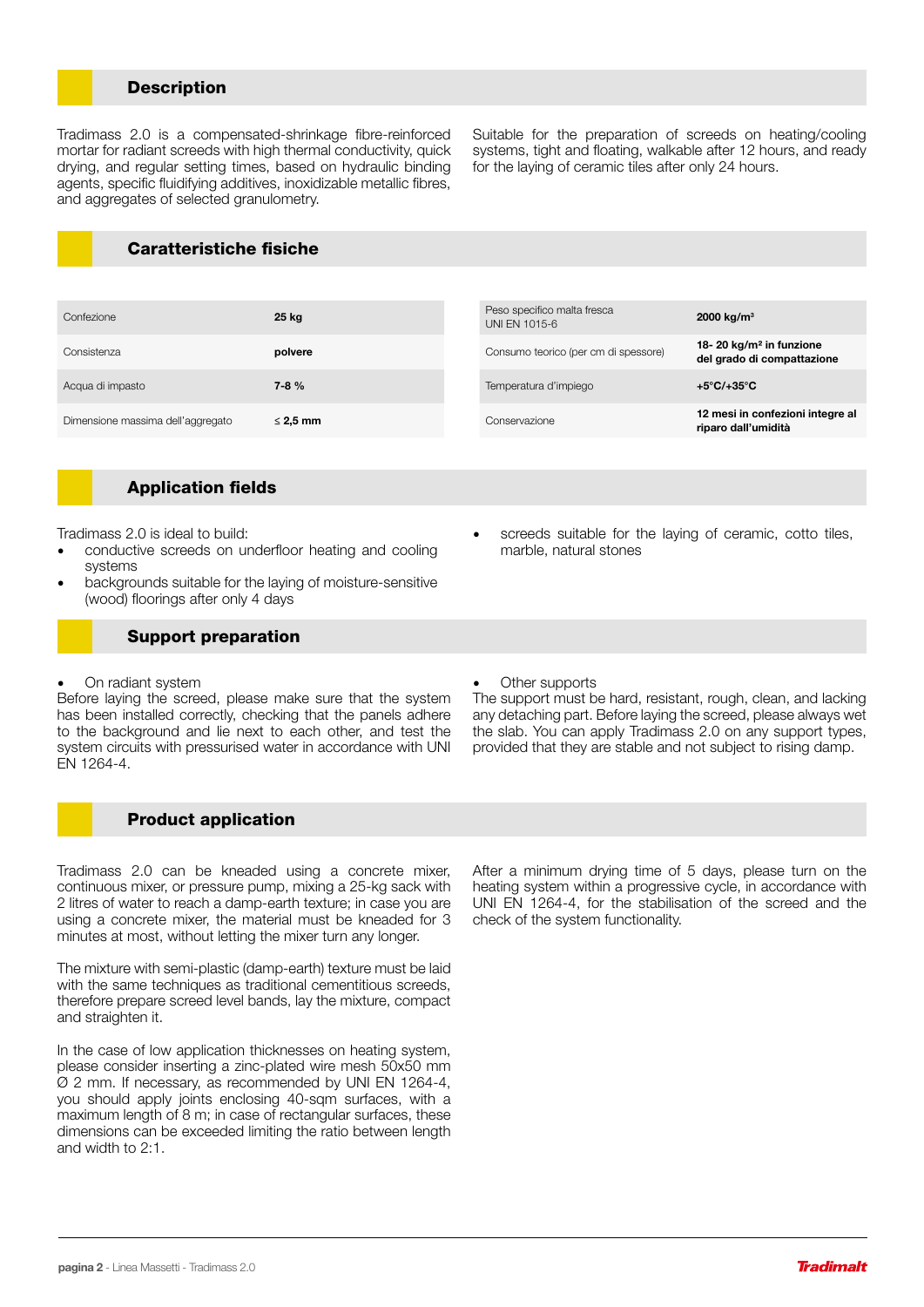#### Elevata conducibilità termica

Il particolare equilibrio tra leganti idraulici, inerti di granulometria selezionata, fibre metalliche inossidabili e specifici additivi conferiscono a Tradimass 2.0 un'elevata conducibilità termica che lo rende particolarmente idoneo alla realizzazione di massetti conduttivi sopra impianti di riscaldamento e raffrescamento a pavimento. Inoltre tale formulazione migliora le prestazioni meccaniche del massetto nello specifico la resistenza a flessione ed a fenomeni di fessurazione per ritiro.

#### Voce di capitolato

Realizzazione di massetti a elevata conducibilità termica e rapida essiccazione, su nuove e vecchie solette con malta cementizia premiscelata e pronta all'uso da impastare con sola acqua tipo Tradimass 2.0 della Tradimalt S.p.A., composto da inerti silicei a granulometria selezionata, leganti idraulici, fibre metalliche inossidabili ed additivi specifici, adatto al ricoprimento di impianti di riscaldamento e raffrescamento a pavimento.

Classificato secondo la normativa EN 13813 CT25-F5. Conducibilità termica certificata λ 2,0 W/mK Consumo teorico: 18 - 20 kg/m<sup>2</sup> per cm di spessore.